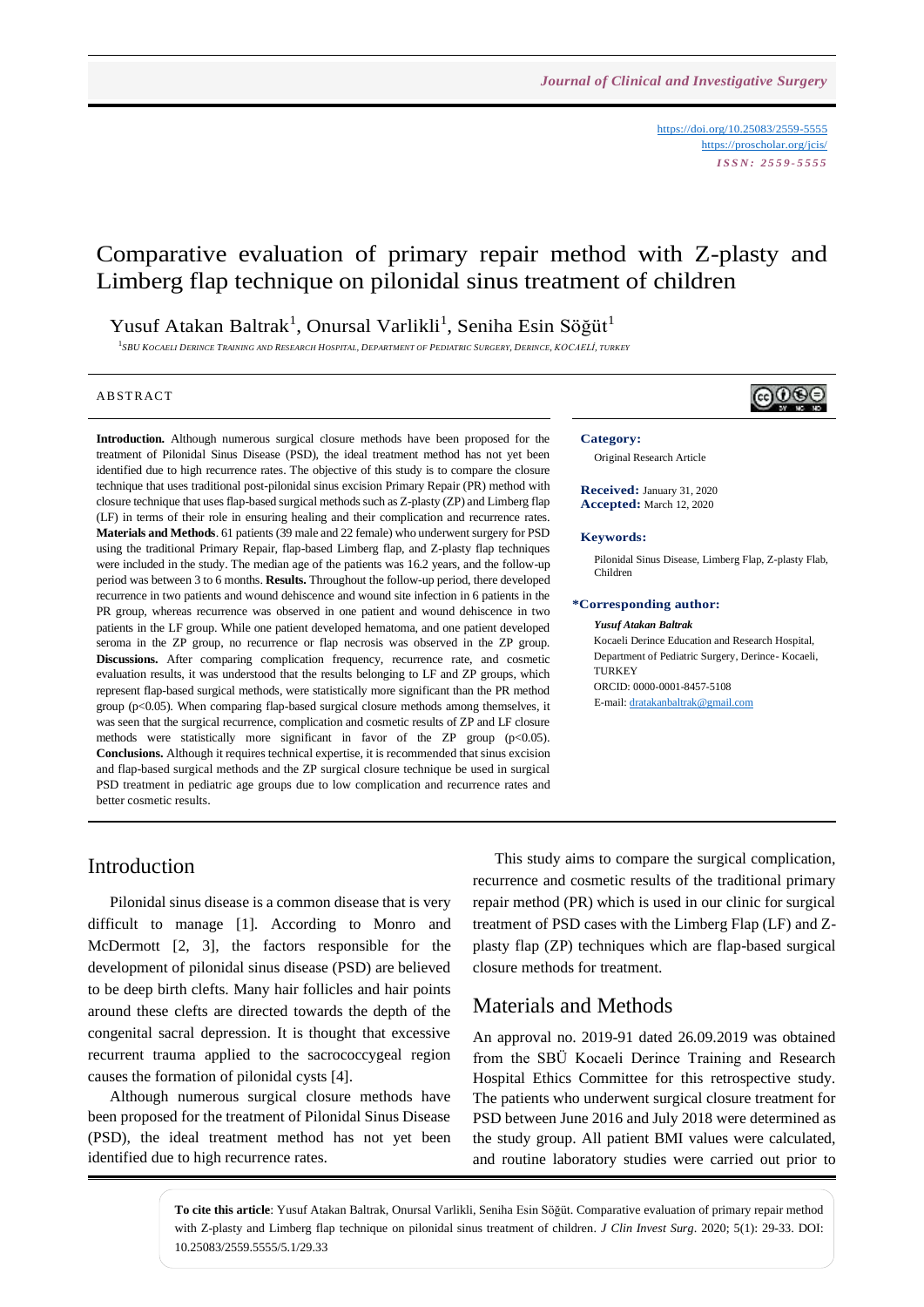surgical operation. Patients' sinus openings in the sacral region and their distance from the anal region were evaluated preoperatively to determine which type of flapbased surgery would be applicable. All patients were evaluated to be in the ASA 1 group in terms of anesthesia risk. The related regions were washed with antibacterial soap and depilated the night before the operation. The patients were transferred to the operating room in the morning of surgery. All patients received spinal block anesthesia and placed in the prone position. The area of surgery was prepared and soaked with betadine. After determining the surgical method applicable to the patient, the elliptical incision area for PR and ZP groups and the rhomboid excision area for the LF group and making sure that the areas marked included all sinus openings, the pilonidal sinus region to be excised was established, and the flap lines were determined for Limberg flap or Z-plasty flap (Figure 1).





The pilonidal sinus region was excised through the presacral fascia, and deep granulation tissues were cleared (Figure 2).



**Figure 2**. Pilonidal sinus excised areas

After this procedure, tissues of patients receiving traditional primary closure were primarily interconnected in the midline. The subcutaneous layer was closed off with 2/0 vycril suture and the dermis with 3/0 prolene suture material. For patients receiving treatment with Limberg flap and Z-plasty flap, LF and ZP flaps formed with 45-60-degree angles were prepared following hemorrhage control (Figure 3).



**Figure 3**. Z-plasty and Limberg Flaps

After total excision was completed, the flaps that were formed were interconnected without tension after placement of 1 hemovac drain in the lodge. The subcutaneous layer was sealed off with 2/0 vycril suture and the dermis with a 3/0 prolene suture material.

Patients to whom PR was applied were discharged one day after the operation and the patients who received LF and ZP treatment were discharged one day later after the drainage dropped below 10 cc/day and the drains were removed. All patients were called in for outpatient clinic checkup 2 and 4 weeks after discharge. In the outpatient clinic checkups, another outpatient clinic checkup to be performed 3 months after the operation was recommended to patients without any problem in order to perform a functional and cosmetic evaluation on the operation. Postop patient satisfaction was categorized as Poor (1 point), Fair (2 points), Good (3 points) and Excellent (4 points). Patients who failed to come in for a checkup were communicated by phone, and their operation-related satisfaction levels and complaints were inquired. Age, gender, operative findings, post-operative complications, incision line complaints in the gluteal region, recurrence status, and operation satisfaction of patients were logged, and the results were subjected to a statistical evaluation using the SPSS 17 software. The values were provided as average and standard deviation.

### Results

Sixty-one patients who received surgical treatment for post-pilonidal sinus excision closure using traditional PR, LF, and ZP methods were included in the study. After pilonidal sinus excision, the PR method was used in 16 patients (26.2%), LF method was used in 21 patients (34.4%), and ZP method was used in 24 patients (39.3%) for closure procedure.

The age average of patients included in the study was 16.2 years in the PR group (13.5-17.4), 15.6 years in the ZP group (14.1-17.3) and 16.6 years in the LF group (13.2- 17.5). The body-mass index (BMI) of patients was  $25.8 \pm$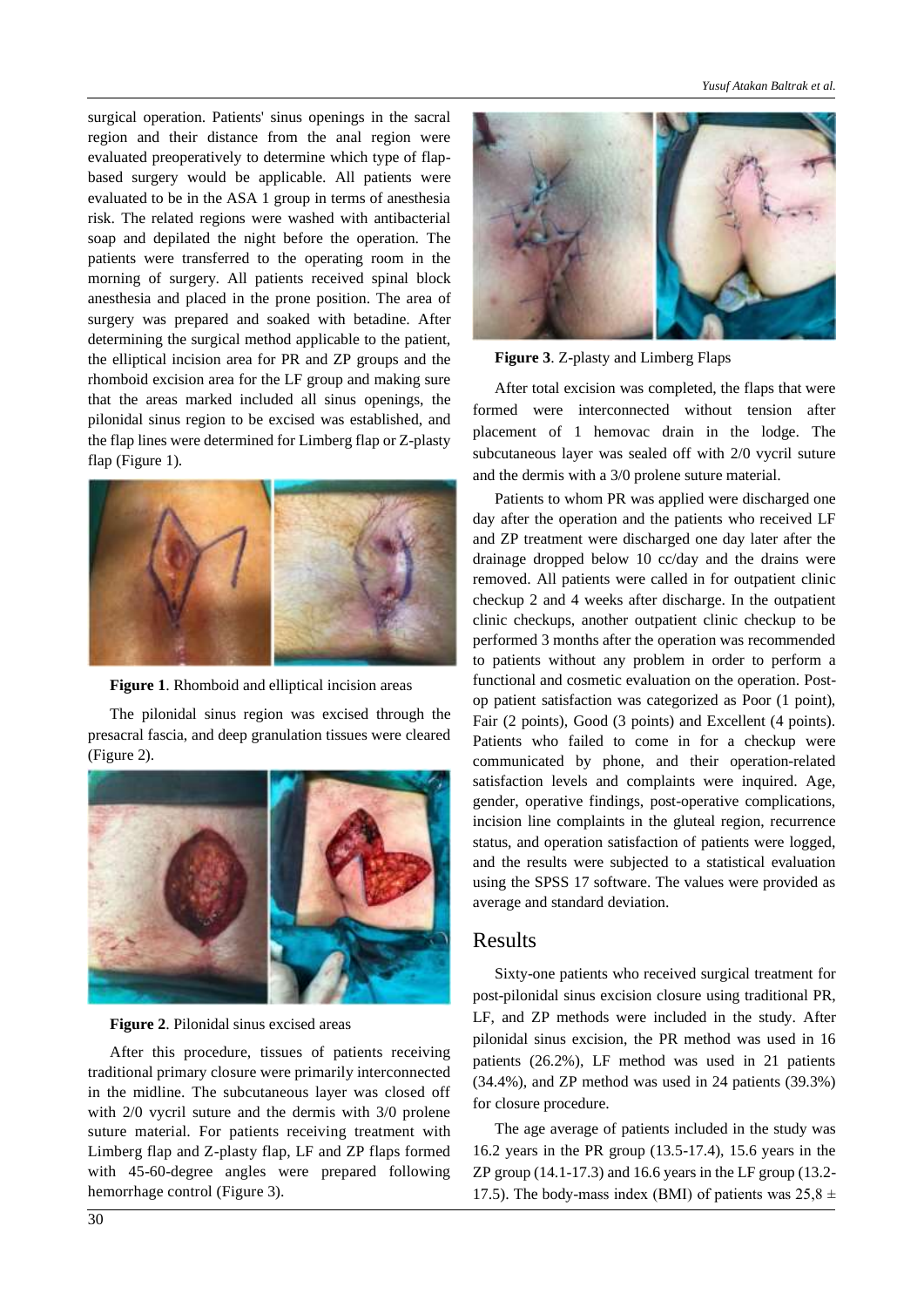2,1 kg/m<sup>2</sup> in the patient group subjected to PR,  $26.6 \pm 3.76$  $\text{kg/m}^2$  (21-36.5) in the patient group subjected to ZP and  $25,3 \pm 1,8$  kg/m<sup>2</sup> in the patient group subjected to LF. The duration of surgery was  $36.1 \pm 11.0$  min. (25-48) for the patient group subjected to PR,  $73.2 \pm 8.3$  min. (65-85) for

the patient group subjected to the Limberg flap and  $53.0 \pm$ 14.7 min. (38-68 min.) for the patient group subjected to ZP. The length of hospital stay was  $1.3 \pm 0.3$  days (1-2), 2.1  $\pm$  0.3 days (1.7-2.4) and 2.6  $\pm$  1.3 (2-4) days for PR, LF, and ZP patient groups, respectively.

| <b>Type of Surgery</b>          | PR <sup>1</sup>     | $\mathbb{Z}P^2$        | LF <sup>3</sup>        | $\boldsymbol{p}$  |
|---------------------------------|---------------------|------------------------|------------------------|-------------------|
| <b>Average Age (Year)</b>       | 16.5                | 16                     | 16.5                   | 0,88              |
| Sex(F/M)                        | 5/11                | 9/15                   | 8/13                   | 0,24              |
| BMI <sup>4</sup> (kg/m2)        | $25.8 \pm 2.1$      | $26.6 \pm 3.76$        | $25.3 \pm 1.8$         | 0.22              |
| <b>Surgery Duration (min.)</b>  | $36.1 \pm 11.0$     | $53.0 \pm 4.7$         | $73.2 \pm 8.3$         | 0.03 <sup>5</sup> |
| Length of hospital stay (day)   | $1.3 \pm 0.3$       | $2,6 \pm 1,3$          | $2.1 \pm 0.3$          | 0.02 <sup>5</sup> |
| <b>Incision Length</b>          | $5.6 \pm 1.4$       | $5.9 \pm 1.2$          | $6.1 \pm 1.1$          | 0.03 <sup>5</sup> |
| Post-op midline incision length | $5,8 \pm 1,3$       | $9,1 \pm 1,1$          | $6.3 \pm 1.2$          | 0.01 <sup>6</sup> |
| <b>Excision area</b>            | $21.4 \text{ cm}^2$ | $23,2$ cm <sup>2</sup> | $42,4$ cm <sup>2</sup> | 0.02 <sup>6</sup> |
| Suture removal period (day)     | 10                  | 12                     | 12                     |                   |
| Follow-up period (month)        | $3-6$               | $3-6$                  | $3-6$                  |                   |
| Complication                    | 6(%37)              | 2(968,3)               | 3(%14,2)               |                   |
| Recurrence                      | $2($ % 12,5)        | $\theta$               | 1(964,7)               |                   |

**Table 1.** Comparison according to type of surgery

1-PR: Primary Repair; 2-ZP :Z Plasty; 3-LF:Limberg Flap; 4- BMI:Body Mass Index; 5-Among PR and Flap-based surgeries; 6-Among ZP and LF surgeries

Wound site infection in three patients, suture dehiscence in three patients and recurrence in two patients in the PR group were identified in the early stages of post-operative follow-up period. Such patients in the PR group who developed wound site infection and suture dehiscence were treated with drainage, wound dressing and antibiotherapy. The wound site of patients whose suture dehiscence continued despite treatment was revised by using local anesthesia. Patients developing recurrence after primary repair were successfully treated by re-operating using the Zplasty flap method. While 8 patients (50 %) gave 5 points in the cosmetic evaluation performed in the  $3<sup>rd</sup>$  month after surgery, 4 patients (25 %) gave 4 points, 2 patients (12.5%) gave 2 points and 2 patients (12.5 %) gave 2 points. Four patients complained about pain in the wound site, one patient complained about numbness and five patients complained about stiffness in the 3<sup>rd</sup>-month post-op checkup. The postop patient satisfaction in the PR patient group was valued at  $2.73 \pm 0.88$  points. Four patients from the PR patient group complained about soreness in the surgery area one complained about numbness and five complained about stiffness in the post-op satisfaction evaluation.

Three patients in the group to whom Limberg flap method was applied developed wound site infection and two patients developed suture dehiscence in the early postoperative stage. The infection regressed following checkups performed by removing sutures and dressing wounds on a regular basis. Two patients developing suture dehiscence received wound revision by local anesthesia after regular wound dressing and antibiotherapy. One

patient developed recurrence and was successfully treated by undergoing a re-operation using the Z-plasty flap procedure. While 13 (61.9 %) patients from the LF group gave 4 points in the post-op checkups; 4 patients (19.0 %) gave 3 points, 3 patients (14.2) gave 2 points and the 1 patient developing a recurrence (4.7 %) gave 2 points. The post-op patient satisfaction in the LF group was valued at  $3.06 \pm 0.70$  points. Two patients from the LF patient group complained about soreness in the surgery area, four patients complained about numbness and three patients complained about stiffness in the post-op satisfaction evaluation.

Two patients (8.3 %) from the Z-plasty group developed a wound site infection in the early postoperative stage. The infection regressed following checkups performed after removing sutures, washing with physiological saline solution and regular wound dressing. Two patients (8.3 %) developed hematoma. The hematoma was discharged by half-opening the incision. Two patients (8.3 %) complained about numbness on the flap. No flap necrosis, suture dehiscence, or recurrence was observed in the patients throughout the follow-up period. While 19 patients (79.1 %) gave 5 points in the cosmetic evaluation performed in the  $3<sup>rd</sup>$  month after surgery, 5 patients (20.8 %) gave 4 points. 2 patients complained about pain in the wound site, 4 patients complained about numbness and 3 patients complained about stiffness in the 3<sup>rd</sup>-month post-op checkup. The post-op patient satisfaction in the Zplasty group was valued at  $4.4 \pm 0.3$  points. Whereas only two patients in the Z-plasty group developed hematoma in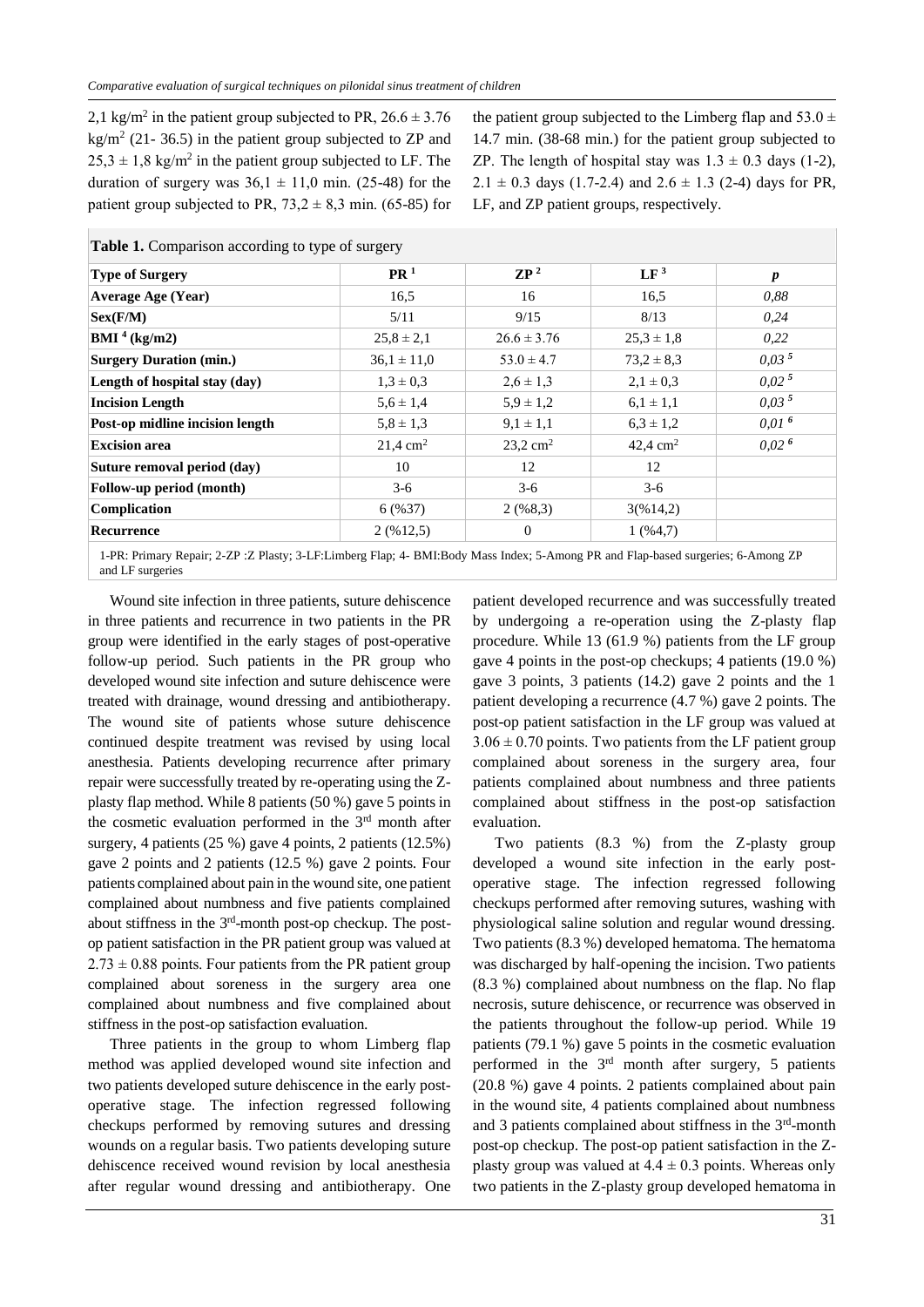the post-op evaluation, no recurrence was observed in any patient. While one patient in the ZP patient group had complaints about soreness in the surgery area, and one patient complained about numbness, no patient in the ZP group complained about any stiffness.

When comparing the groups to whom PR and Flapbased surgical closure were applied, no statistical difference was identified between either group in terms of age average and body-mass index (BMI) while the surgery duration and length of hospital stay was significant in favor of the PR patient group (*p<0.05*).

When comparing the complication frequency, recurrence and cosmetic evaluation scores among PR and Flap-based surgical closure groups, the results were significant in favor of the groups to whom Flap-based surgical closure was applied (*p<0.05*).

|--|

| Cosmetic<br><b>Scoring</b>                     | PR              | ZР            | LF              | p          |
|------------------------------------------------|-----------------|---------------|-----------------|------------|
| Score 4                                        | 8 (% 50)        | 19 (%79,1)    | 13(% 61.9)      | $<,0.05*$  |
| Score 3                                        | 4 (% 25)        | 5(20.8)       | 4 ( % 19)       | $<,0.05*$  |
| Score 2                                        | 2(9612,5)       | $\theta$      | $3($ % 14,2)    | ${<}0.05*$ |
| Score 1                                        | 2(9612,5)       | 0             | $1(y_0, 4)$     | ${<}0.05*$ |
| <b>Patient</b><br><b>Satisfaction</b><br>Score | $2,73 \pm 0.88$ | $4.4 \pm 0.3$ | $3.06 \pm 0.70$ | ${<}0.05*$ |

\*When comparing PR method and Flap-based surgical methods

No statistical difference was identified between average age, body-mass index, surgery duration, and length of hospital stay when comparing the ZP and LF surgical closure methods.

It was seen that the post-operative midline incision length increase was statistically higher in ZP patients than PR and LF patients  $(p<0.05)$ .

It was identified that the pilonidal sinus excision region in LF patients was statistically larger than the PR and ZP patients (*p<0.05*).

Fewer complaints about soreness, numbness, stiffness, complications in the incision area and recurrence in the post-operative follow-up period were observed in the Zplasty group (Table 3).

**Table 3.** Patient evaluation in the  $3<sup>rd</sup>$ -month-checkup after surgery

| <b>Post-op Complaints</b> | <b>PR</b> | LF           | ZP                 |
|---------------------------|-----------|--------------|--------------------|
| <b>Soreness</b>           | 4(% 25)   | $2(\% 22,2)$ | $1\frac{(650)}{2}$ |
| <b>Numbness</b>           | 1(% 10)   | $4(\% 44.4)$ | $1(\% 50)$         |
| <b>Stiffness</b>          | 5(% 50)   | $3(\% 33,3)$ |                    |
| <b>Overall</b>            | 10        | g            | 3                  |

### **Discussions**

Although PSD has been surgically treated for longer than a century, the ideal surgical treatment is still disputable. Various surgical approaches are still being debated in the literature [5, 6]. PSD is a painful condition occurring in the intergluteal region. Pilonidal sinus disease rate in adolescents is approximately 0.7 %. After puberty, sex hormones affect the pilosebaceous glands, and hair follicles are plugged with keratin. Hair folliculitis and edema develop as a result of hair follicle occlusion. Consequently, a sinus extending to the subcutaneous tissue occurs and causes pilonidal abscess in the subcutaneous space [7-9]. Pilonidal sinus treatment aims to ensure a shorter hospital stay, fewer complications, less recurrence rate, and high patient satisfaction in cosmetic terms [10].

Wound site dehiscence, high recurrence rates, and high stiffness in the wound line are frequently seen after traditional primary closure procedures. Closing a wound by using total excision and rotation flap methods after traditional primary closure procedures have numerous advantages. Flap-based surgical closure methods allow for the removal of large amounts of pilonidal sinus, sinus openings, and inflamed skin. The resulting cavity can be closed in a non-tight manner with sound tissue, and the exposure of suture lines can be prevented. Which flap to apply must be decided by considering the shape and complexity of the sinus and how the remaining cavity will be filled. It is unlikely for Limberg Flap to sustain necrosis. The most significant complications observed after LF procedure are seroma and wound dehiscence. In our study, suture dehiscence was developed in two patients who received LF treatment [11-13].

Flap-based surgical treatment for PSD flattens the sacral depression, prevents the accumulation of hair and friction in the region and also allows for a non-tight closure by using the proper technique [14, 15]. ZP procedure, which is one of the flap-based treatment options, increases the horizontal length of the primary incision by gathering lateral tissue and therefore eliminates the sacral cleft, which is the main reason for the formation of pilonidal sinus [7, 8]. In our study, it was identified that the midline incision length in ZP patients had significantly increased.

There are three main areas of use for ZP: to increase the length of skin and incision in the desired direction, to change the direction of the scar, allowing the scar to extend in the same direction as skin lines, and to rotate the direction of the tissues in the ZP axis [10]. This technique was used by Mansoory and Dickson [10] on 120 patients. In this study, 3 patients developed abscess, and 2 patients developed hematoma and two recurrent pilonidal sinus cases were reported throughout the 9-year follow-up period. Toubanakis [11] applied this procedure to 110 patients and reported no cases of recurrence in his 10-year follow-up period. Bose et